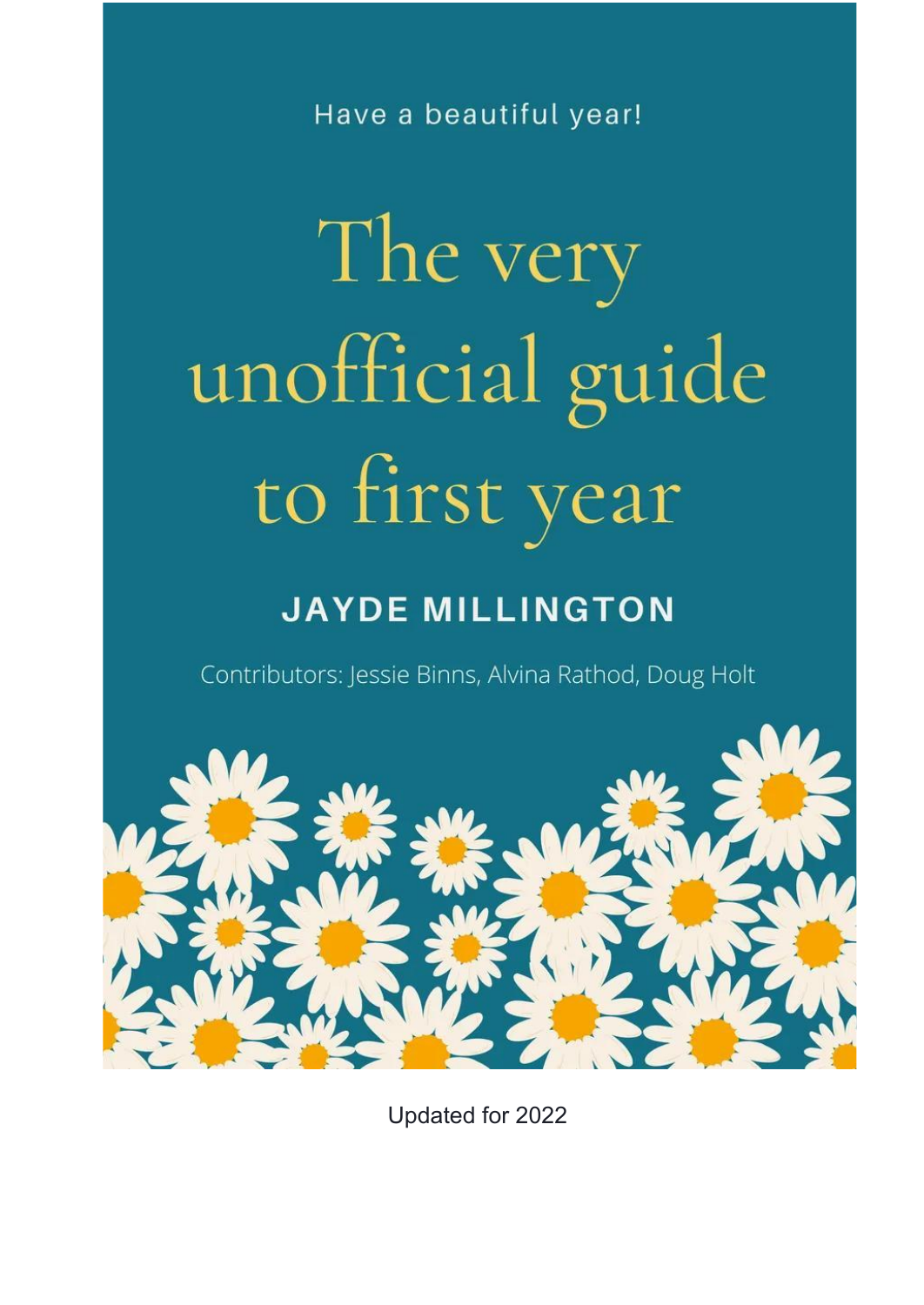# <span id="page-1-0"></span>WE'RE SO EXCITED TO WELCOME YOU TO UQ!

Congrats on getting into med! UQ is a very chill and supportive med school so you're in for a treat. You might be nervous and that's okay. Many of you will be coming in from other states and countries so we've compiled a little guide to help answer some questions you might have.

A little disclaimer before we begin - this guide was written by older students to help you guys settle into life at UQ and find out about the many opportunities available to you. However, things like courses and program requirements may change slightly from year to year, so if you are ever in doubt about either, please contact the Faculty of Medicine directly for the most up-to-date information, and do not rely solely on advice in this guide.

# <span id="page-1-1"></span>**CONTENTS**

| WE'RE SO EXCITED TO WELCOME YOU TO UQ!                       | $\overline{2}$ |
|--------------------------------------------------------------|----------------|
| Contents                                                     | $\overline{2}$ |
| 1. O-Week                                                    | 3              |
| 2. "Settling in at UQ" events for first years (after O-week) | 3              |
| 3. Suburbs and housing                                       | 4              |
| 4. International student advice                              | 6              |
| 5. Parents                                                   | 6              |
| 6. Students without a science background                     | 7              |
| 7. Which clinical school?                                    | 8              |
| 8. Living in Brisbane                                        | 9              |
| 9. Transport                                                 | 10             |
| 10. Facebook groups                                          | 11             |
| 11. Medical                                                  | 11             |
| 12. Resources for your courses                               | 12             |
| 13. Safe spaces on campus                                    | 16             |
| 14. Sport and fitness                                        | 16             |
| 15. LGBTQIA2S+ life                                          | 17             |
| 16. Access counselling and support here                      | 18             |
| 17. Take home messages                                       | 20             |
| 18. Still have questions?                                    | 20             |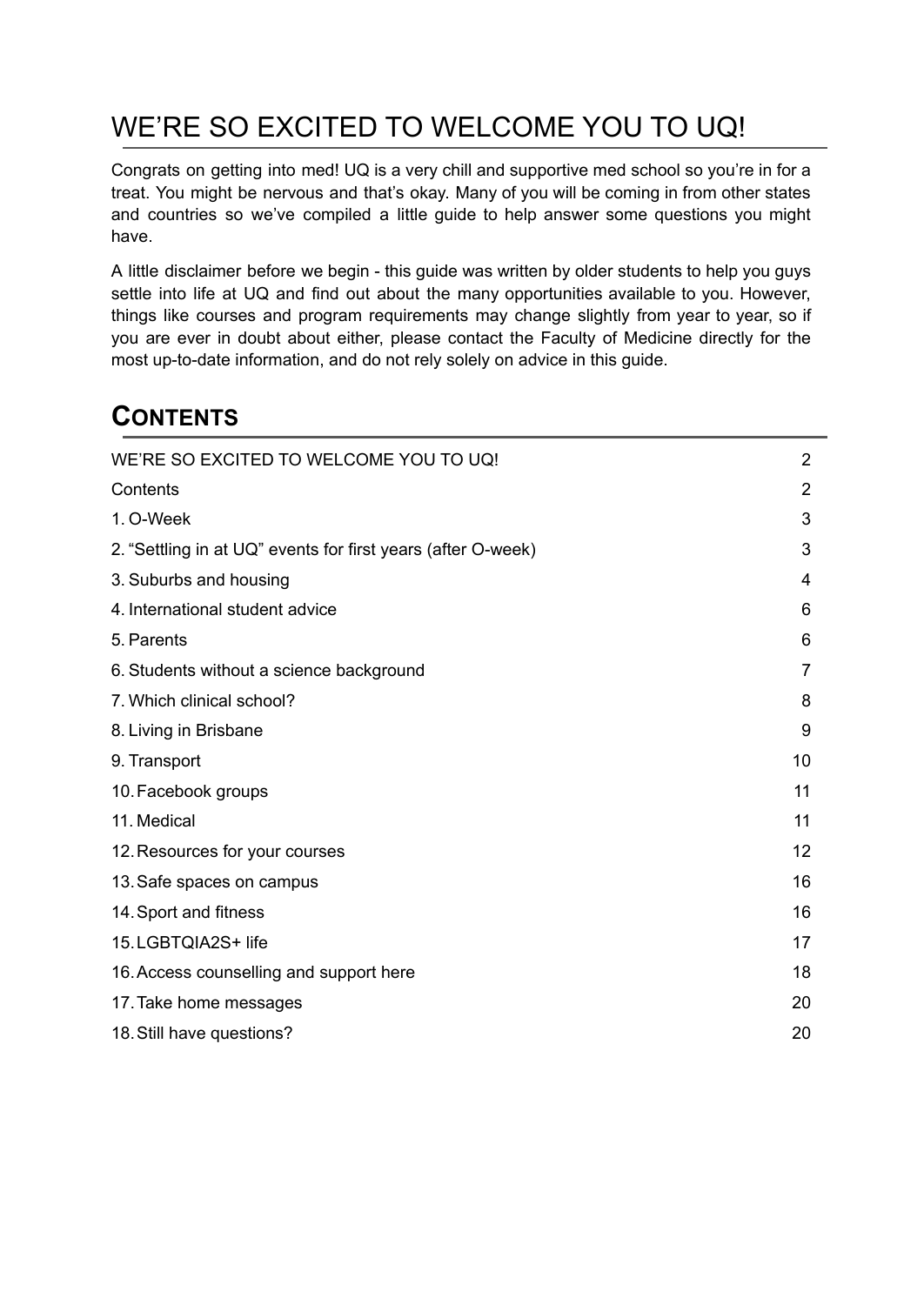### <span id="page-2-0"></span>1. O-WEEK

O week is your opportunity to get to know your cohort, classes and the wonderful UQ med societies! There will be lots of free food, freebies, signups and information being thrown around so we've made a list of the must do's.

- 1. Sign up to ALL of the indemnity insurance providers. It's free, they give you gifts and will be there for you in the (veeeeeery) unlikely event that you wind up involved in some medico-legal dispute.
- 2. Sign up to the UQ Medical Society. The membership gives you access to all their social and learning events which are on ALL the time (and a fancy keychain)
- 3. Buy the clinical handbook. When you're signing up to the UQMS there will be some dodgy looking Clinical Coaching textbooks for sale. Buy one. You will literally memorise the whole book by year 2 and all of your clinical assessments come out of them.
- 4. Buy some scrubs. Why? Because on sports day we wear scrubs (and you will use them for events over the next 3 years!).
- 5. Go to SPORTS DAY! Before you dismiss it, there are no sports on sports day, except for a sneaky jumping castle or two. Sports day is essentially a massive med student pub crawl that starts in the morning and then moves to an open party space for sweet tunes, drinks and food. Not a drinker, no worries, neither are some of us. You will still 100% have an amazing time meeting your new family at UQ.

Other things to keep on your radar:

- 1. Get your UQ student ID
- 2. Get your blue card set up at building 69 (the home of CBL classes and a cute med student area)
- 3. Get a go card for public transport (see section 9)

# <span id="page-2-1"></span>2."SETTLING IN AT UQ" EVENTS FOR FIRST YEARS (AFTER

# O-WEEK)

#### **How to Ace First Year - 31st Jan**

Where older students give advice on how they got through their first year of study including tips on which resources they found the most helpful, and how they balanced their workloads

Studying in med was crazy different from how we studied in undergrad, so it was super helpful to hear how other people studied so we could get ideas for making a new method that worked for us

#### **International Welcome Night - 3rd**

**Feb**

- Meet other internationals!
- Get some advice from other students in higher years

#### **Med Camp - 11 - 13th March**

Get to know your family during a weekend of fun shenanigans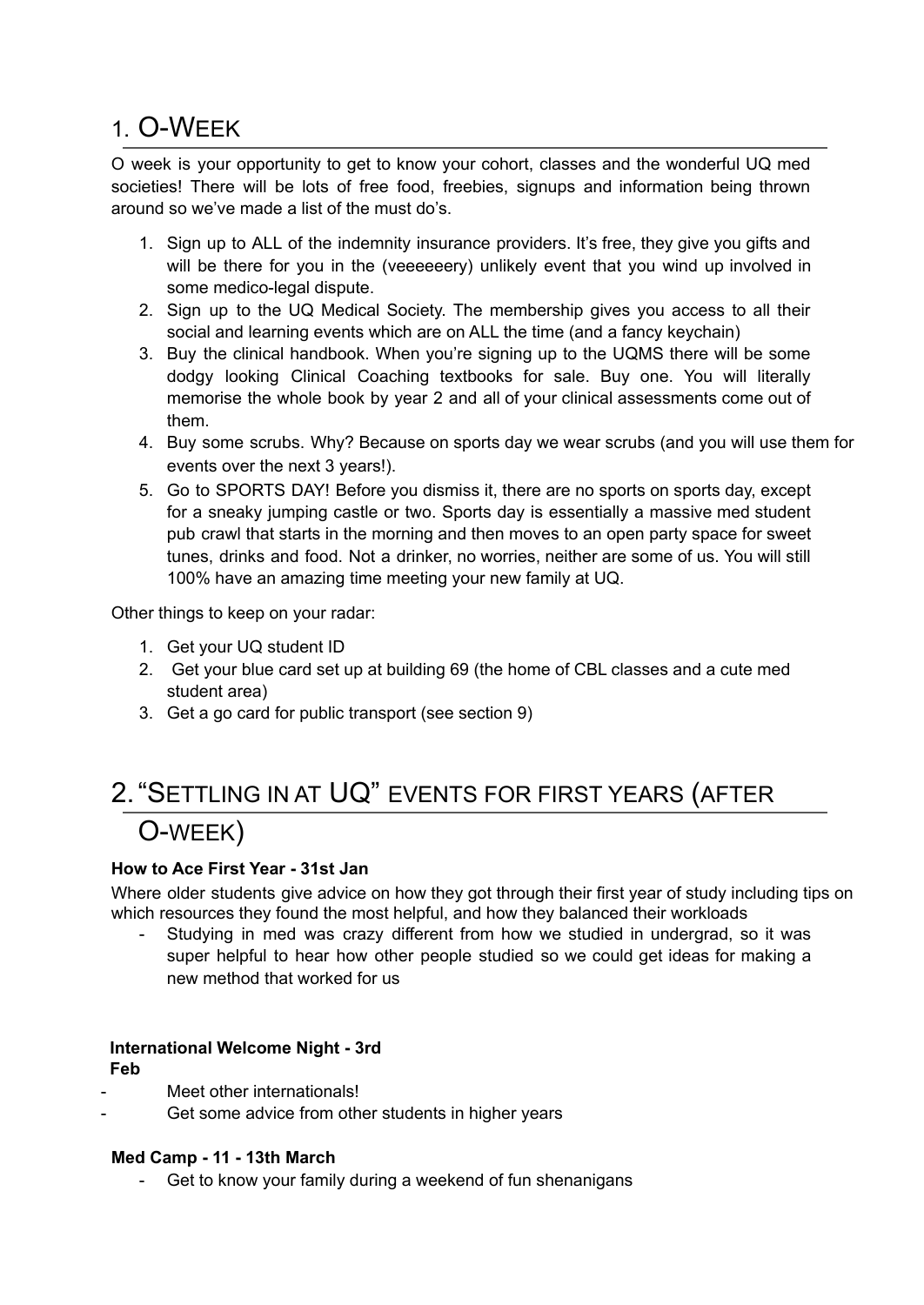# <span id="page-3-0"></span>3.SUBURBS AND HOUSING

Brisbane has tonnes of vibrant areas to choose from! Here are some of the most popular.

#### **WEST END**

- Hipster vibe
- Saturday market for cheap veg
- 10 minutes to the city
- Coles and Aldi (Supermarkets)
- Cute cafes
- 10-25 min to uni by bike/bus or ferry
- Lots of gyms
- For the rock climbers, foodies and social butterflies
- Downside is you need to go over high-gate hill if you're riding to uni

#### **HIGHGATE HILL**

- See West End but everything is a little further and a little cheaper

#### **SOUTH BRISBANE**

- Ochsner town (Flashy apartments \$\$\$\$\$\$\$\$\$ or stress-free student accomodation)
- It's more expensive
- Lots of cafes
- **Parks**
- Cinema
- Cafes, bubble tea, food
- Woolworths Supermarket
- Close to all three modes of transport (bus/ferry/train)
- Southbank markets

#### **ST LUCIA**

- For the study addicts (ie. super close to campus)
- Open areas and the suburban feel
- You're close to uni but nothing else (may be full of undergrad students)
- Might be slightly harder to get to social events / to get home from the Valley (uber is your friend)
- There is an IGA (small supermarket)

#### **TOOWONG**

- Close to all three modes of transport (bus/train/ferry)
- RE is a big student catch up bar especially if you have friends outside of med (beware the 18- year-old college students)
- cheap dinners with all the Asian restaurants
- shopping centre has all the necessities
- It's a quick 6-8 minute bus ride to uni.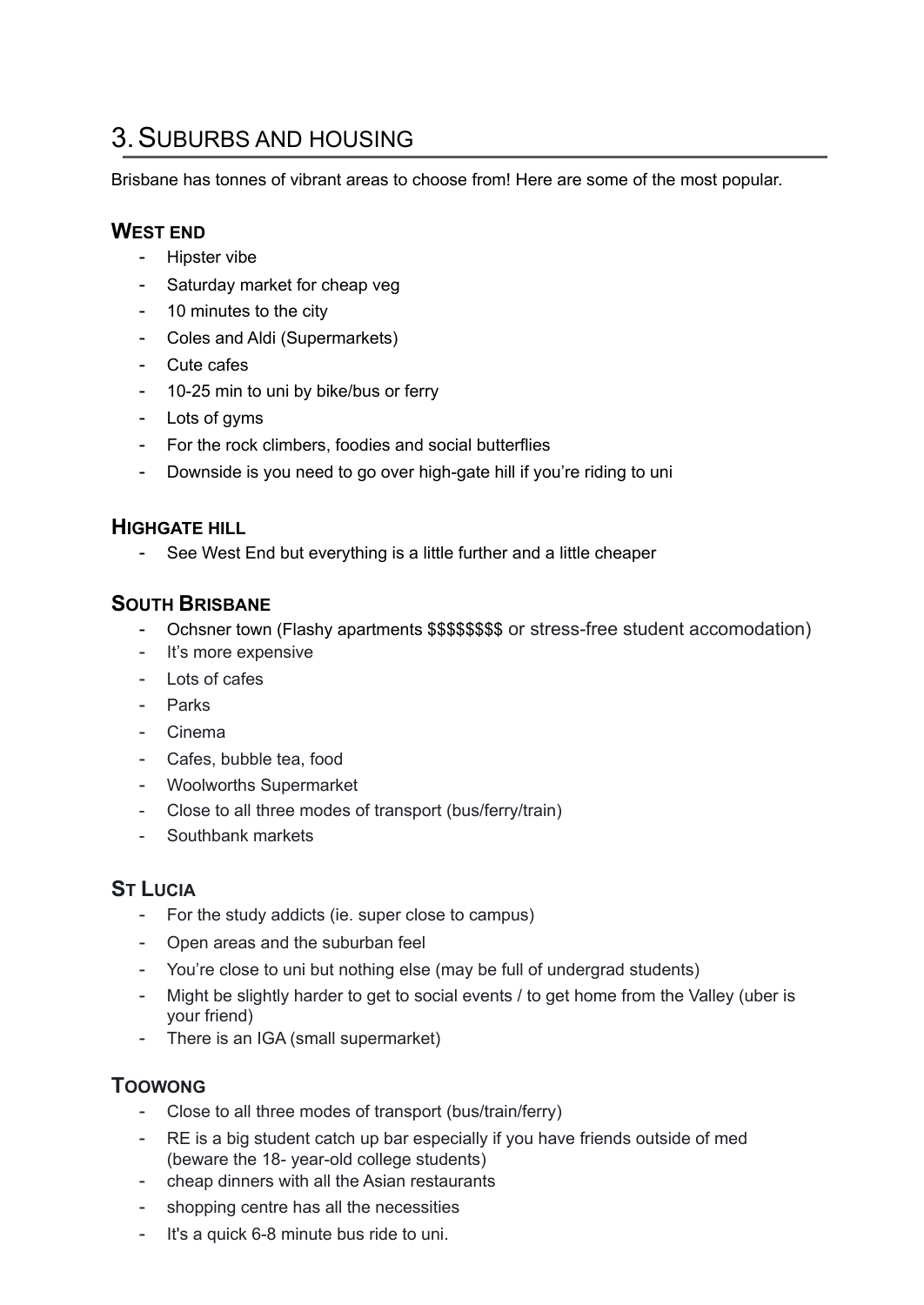#### **DUTTON PARK**

- You can get to UQ by crossing the green bridge
- Cheaper and less busy than the rest

#### **FORTITUDE VALLEY ("THE VALLEY")**

- Where all the nightclubs are
- Wouldn't recommend living here, just letting you know what it is

#### **Woolloongabba**

- really close to everything
- well connected with the hospitals and uni
- good mix of student accommodation and private rentals.

#### **FINDING A PLACE TO LIVE?**

- Don't do what some of us did and just turn up, these websites are your friends
- Flatmates.com.au
- Facebook (The marketplace, UQMS marketplace)
- Gumtree.com.au
- <https://www.realestate.com.au/rent/>
- UQ also has some resources and information available at: <https://my.uq.edu.au/student-support/accommodation>
	- Off-campus student accommodations are privately owned, and are a great alternative if you're coming from overseas. You can get your own private room with a kitchenette and bathroom. If you're an older student, don't worry, it's not just habitted by a bunch of 18-year-olds…

Prices will range anywhere from 120 to 300+ (for a room) depending on the location, size, furnishing, AC, inclusion of bills etc. ALWAYS INSPECT BEFORE YOU MOVE IN!

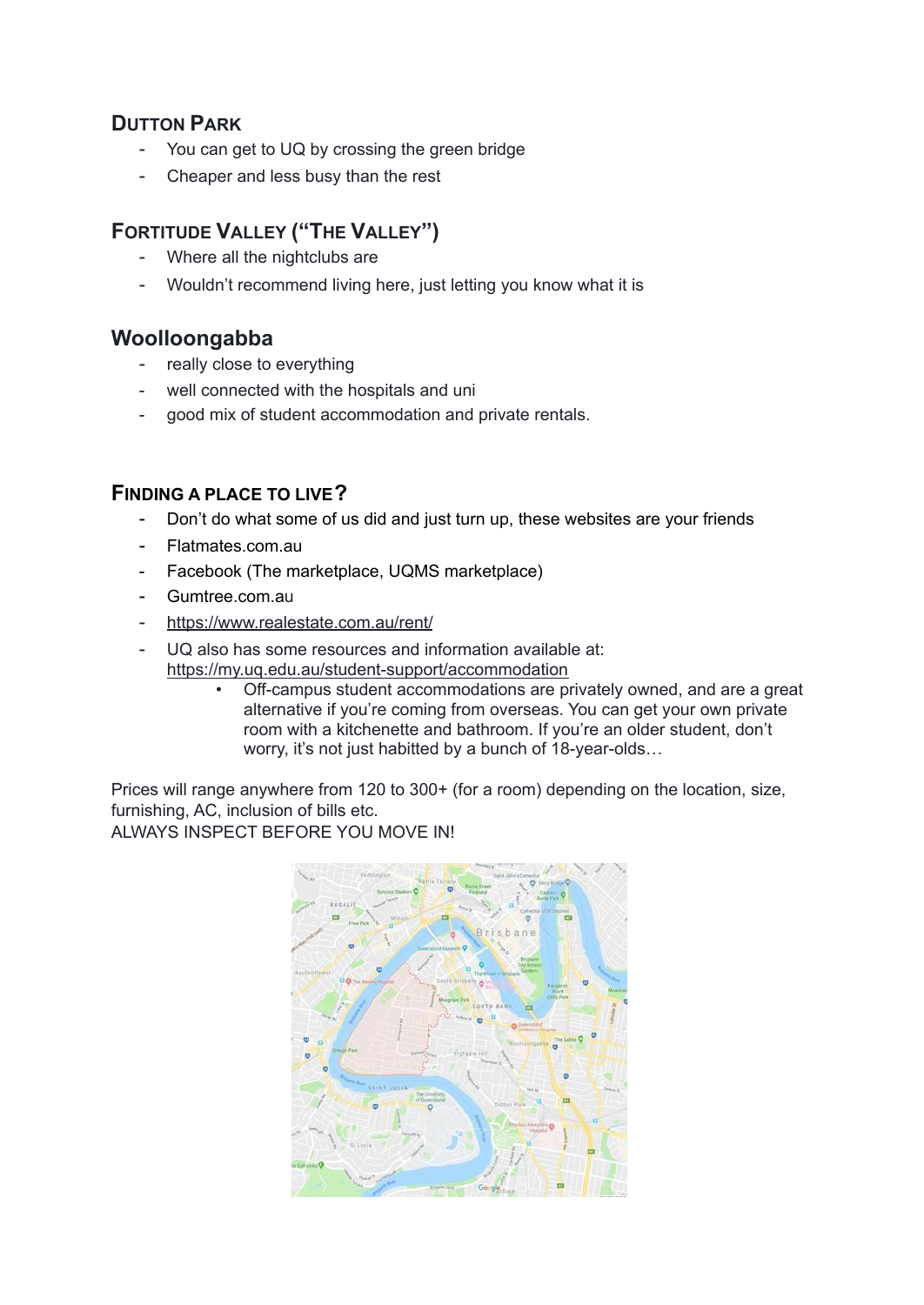# <span id="page-5-0"></span>4.INTERNATIONAL STUDENT ADVICE

#### **EXCHANGING MONEY**

A Canadian peer - "First, check out HiFx or XE (or other online money transfer companies). Then take the time to call your favourite and request a better rate/waive any transfer fees. I told them how much I'd have to transfer over the 4 years and got all that no problem. It was literally a 5-minute phone call... maybe even quicker."

#### **BANKING**

The four major banks in Australia are Commonwealth, Westpac, ANZ, NBA. Check to see your closest branch to you - UQ has a Commonwealth branch on campus.

If you ever want to send a friend money (say you have to split the bill, or you didn't have any cash at the farmer's market), everyone does it here through their bank apps - you'll need someone's BSB and Account number. It's kind of like Venmo.

#### **HEALTH INSURANCE**

In your application you can opt for the uni to set up your health care insurance, it saves heaps of time according to an Ochsner peer but shopping around will get you a better rate.

#### **VACCINES**

- They might be free in your home country or province so look into it before you leave
- Or it might be cheaper to wait until you're in Australia

#### **HOW TO EAT VEGEMITE**

What someone may suggest… get a tablespoon and scoop that lux paste into your mouth (don't do this).

How to actually eat the salty black sludge:

- 1. Toast some bread
- 2. Spread butter on the toast
- 3. Spread the tiniest amount onto your toast
- 4. Enjoy

Got questions? Email [international@uqms.org](mailto:international@uqms.org)

# TIKY ITK

# 5.PARENTS

Med student parents suggest...

- Be organised, time-management is key and take advantage of any time available
- Keep a routine for kids with homework etc and think of med as an 8-5 job (although some days are much longer!) with the weekends and other time for your family

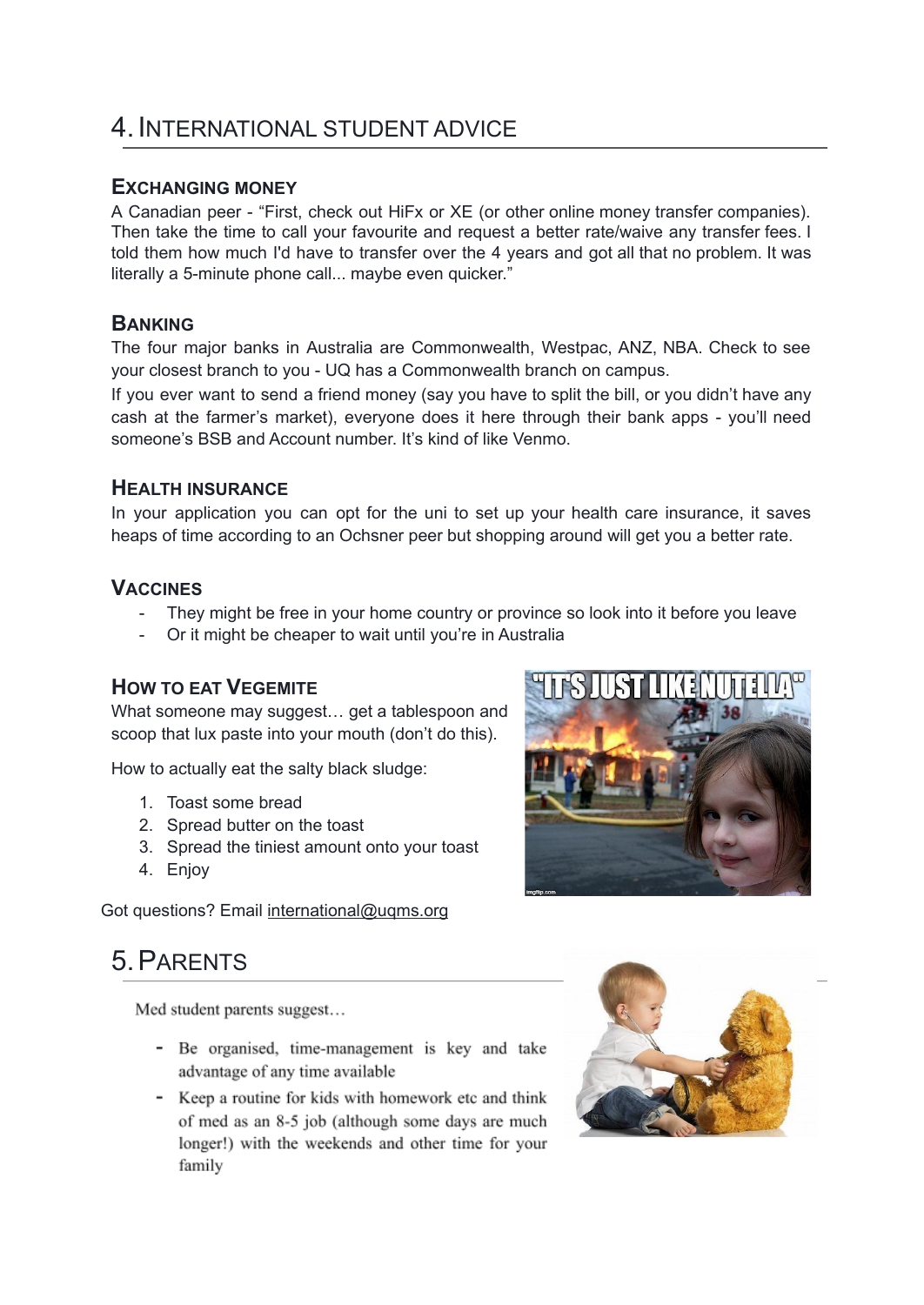# <span id="page-6-0"></span>6.STUDENTS WITHOUT A SCIENCE BACKGROUND

So you sat the GAMSAT without actually doing any bio and now they're talking about mitochondria and Robbins….. so did our friend Doug (BEcon). Here's his advice:

*Studying medicine is very, very different to most other academic pursuits. In my economics* degree prior to my MD, I found that if I was good at maths and had watched the grand total of 12 *lectures per semester, I could do well. This is far from true of your chosen field.*

*With my stern warning out of the way, let me say this: don't panic. You are smart and hard-working. You don't need a bio-med background to do well. I found out we have two kidneys in week 12 of my first semester. If you're doing better than that, you're home safe.*

*With that in mind, I do have some tips to make things a little easier for you. First and foremost:*

*1. LEARN WHAT NORMAL IS. By this I mean you must start with first principles. Learn the* normal anatomy before attempting to look at its aberrant forms in a pathology pot (organ in a jar). *Learn the normal physiological process of the heart, before you try to study the myriad ways it can become distorted. I wasted countless hours attempting to learn disease processes, management and how a human body functions at the most basic levels simultaneously, which was grossly inefficient and confusing.*

*2. An easy way of doing this is starting your anatomy flashcards one week in advance, and ACTUALLY DOING THE PRE-READINGS. They will likely take you longer to do than it would for your colleagues, but I can assure you it is far safer to spend a little more time now.*

*3. My third tip is use resources effectively. The lectures provided to you are generally of an excellent standard, but they may not always be presented to you in a format you find digestible. One might therefore assume you need to begin reading every textbook you can find, but this is (an economist's worst nightmare) inefficient. Consider the UQ lectures necessary, but* not always sufficient. If you decide to use a textbook (the books outlined aboye are all yery good) ensure that what is said in the text is consistent with what has been told to you by your lecturers. *and MAKE SURE that when using a textbook, you don't accidentally miss any concepts or facts elucidated by the lectures.*

4. My final point is to make sure you **don't let yourself get intimidated**. It is very easy to *feel stupid in medicine, particularly coming from a different background. You must remember that* you are not stupid. Your merits have won you a place in this program. You will likely find the first *week or two of every module confronting. Your peers, especially during CBL sessions, will almost certainly be throwing out words you are completely unfamiliar with. This does not mean that they are smarter than you. They are simply more knowledgeable at this point in time. The wonderful thing is that knowledge is much more easily acquired than intelligence. If you work hard and maintain composure, you will pleasantly surprised to start matching your friends much sooner*



*than you think.*

*Confirmed inner dialogue of all med students, irrespective of how chill they are on the outside*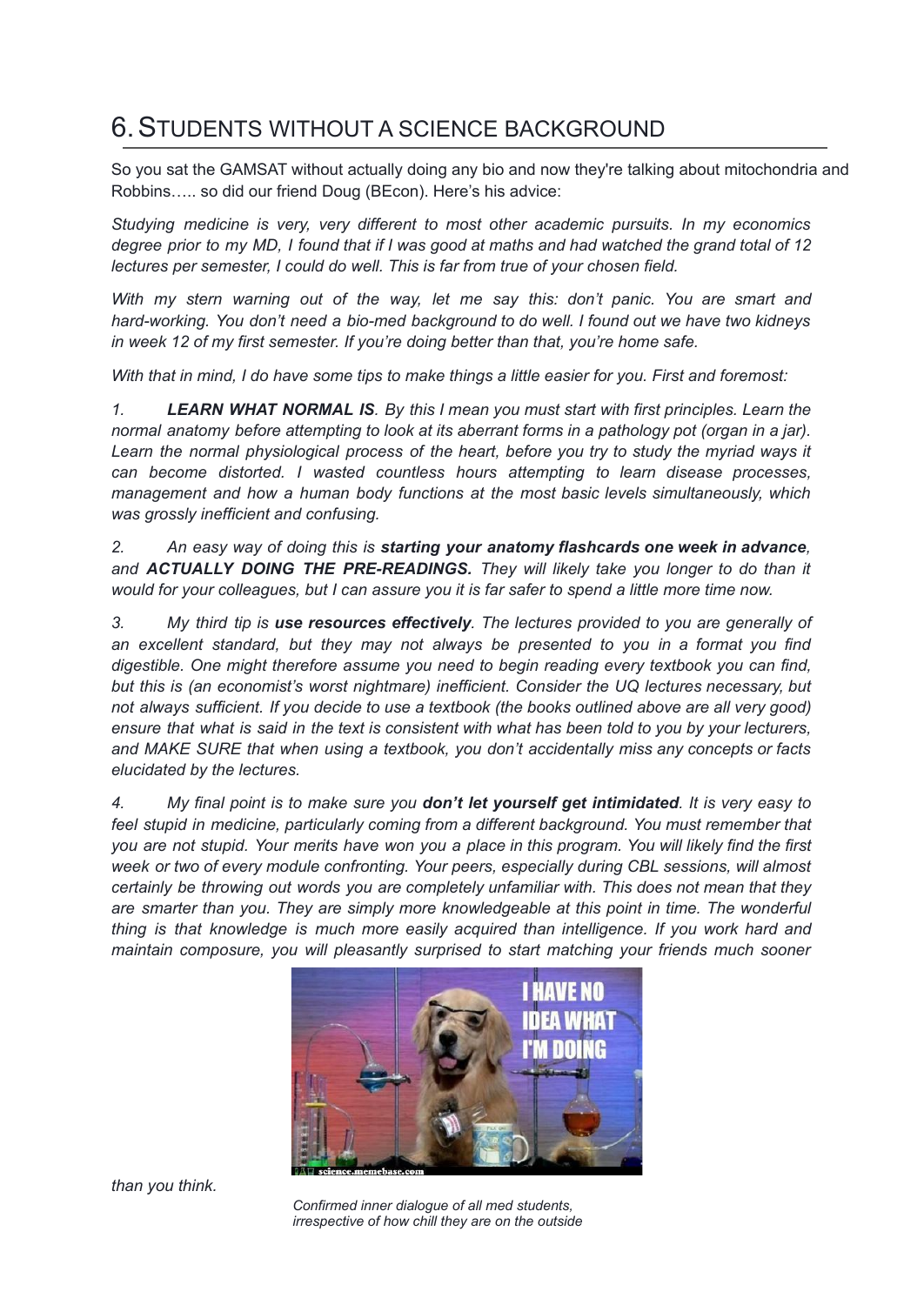# <span id="page-7-0"></span>7.WHICH CLINICAL SCHOOL?

You're only going to have one weekly clinical coaching class and one fortnightly pathology class at your clinical school so it's not too much of a big deal where you go in first year. All classes are in classrooms (as a first year you're an assassin and won't be allowed near patients).

We would recommend choosing one based on how close it is to your home, but the overall timetable is probably the most important consideration in first year, since most of your classes are at the St Lucia campus anyway. All clinical sites can be accessed by the 66 bus which goes between all hospitals and the uni and runs every 15 minutes (so no worries if you don't have a car).

#### **MATER**

- Cute, cottage-like, close to UQ
- Pathology classes at PA (a two-minute bus ride away, so no biggie)

#### **PA**

- Modern, spaceship-like, close to UQ
- The biggest of the clinical sites

#### **RBWH**

- Pretty modern, newly refurbished lounge (with a pool table!), further from UQ
- Can find reasonably priced street parking about a 10-minute walk away
- The Herston Medical Library is on this site (not commonly used or well known since our readings are all online, but could double as a veeery quiet study space)



*1. Your lecture theatre, 2. PA, 3. Mater, 4. RBWH*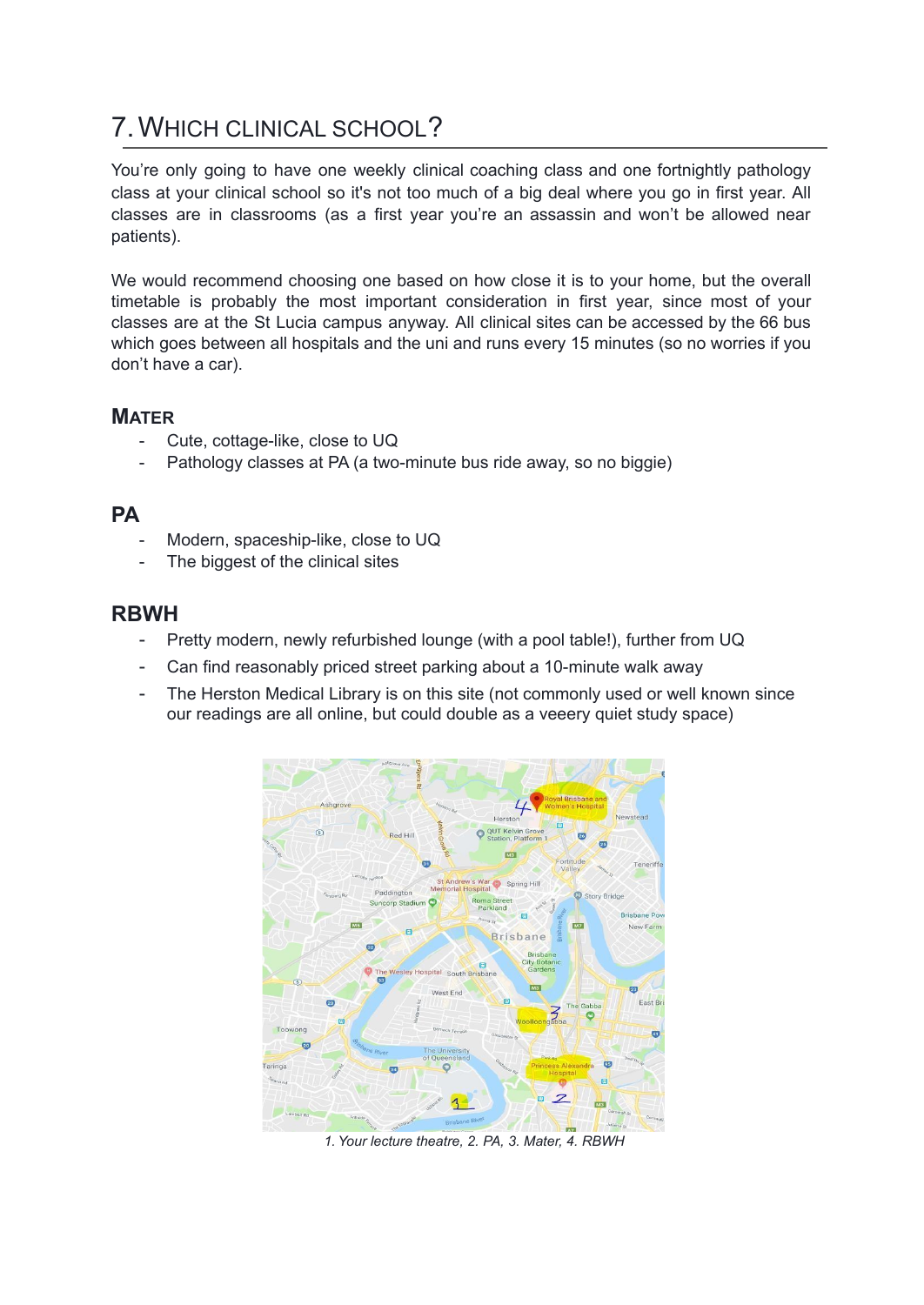# <span id="page-8-0"></span>8.LIVING IN BRISBANE

Prior to moving up here, we envisioned Brisbane to be akin to a small rural town with roundabouts and not much else. We were so wrong! This city is FUN sized and ready to rock your med degree

#### **CLIMATE**

- When you arrive, it is going to be ridiculously hot, like sauna hot
- But it gets better and winter is gorgeous. Think clear days and perfect weather (22
- degrees)
- The weather here is consistent so if you're from Melbourne you might get confused
- Brisbane is very hilly so if you plan to bike to uni you'll get fit quick (Highgate Hill hurts) You'll probably want ceiling fans or AC if you're not great with heat and humidity



#### **COFFEE**

- Best coffee on campus is Brew Point or Belltop
- Best deal for coffee on campus is Merlo cause when you sign up for their thing you get two free coffees,
- Best coffee/cafe outside of campus is anywhere in West End

#### **THE CITY**

- Movies tickets are super cheap, like \$5
- There is a pretty river with lots of lights
- Everything is close
- You can get to amazing beaches and rainforests within an hour

#### **LIVING POOR**

- West end market for cheap fruit and veg
- Aldi Supermarket for cheap meat, tinned stuff and frozen stuff
- Thrift stores for cheap homewares and clothes
- In emergencies, UQ can give you a \$250 loan
- Students get a discount on public transport in QLD if they register their Go-card online
- If you're over 22 and Australian get yourself set up with Centrelink
- Get a concession card for \$6 scripts (only if you're with Centrelink)
- Also, doctors like to help med students out and will tend to charge you less so make sure you let them know
- There are free breakfasts and dinners provided by the student union a couple of days a week.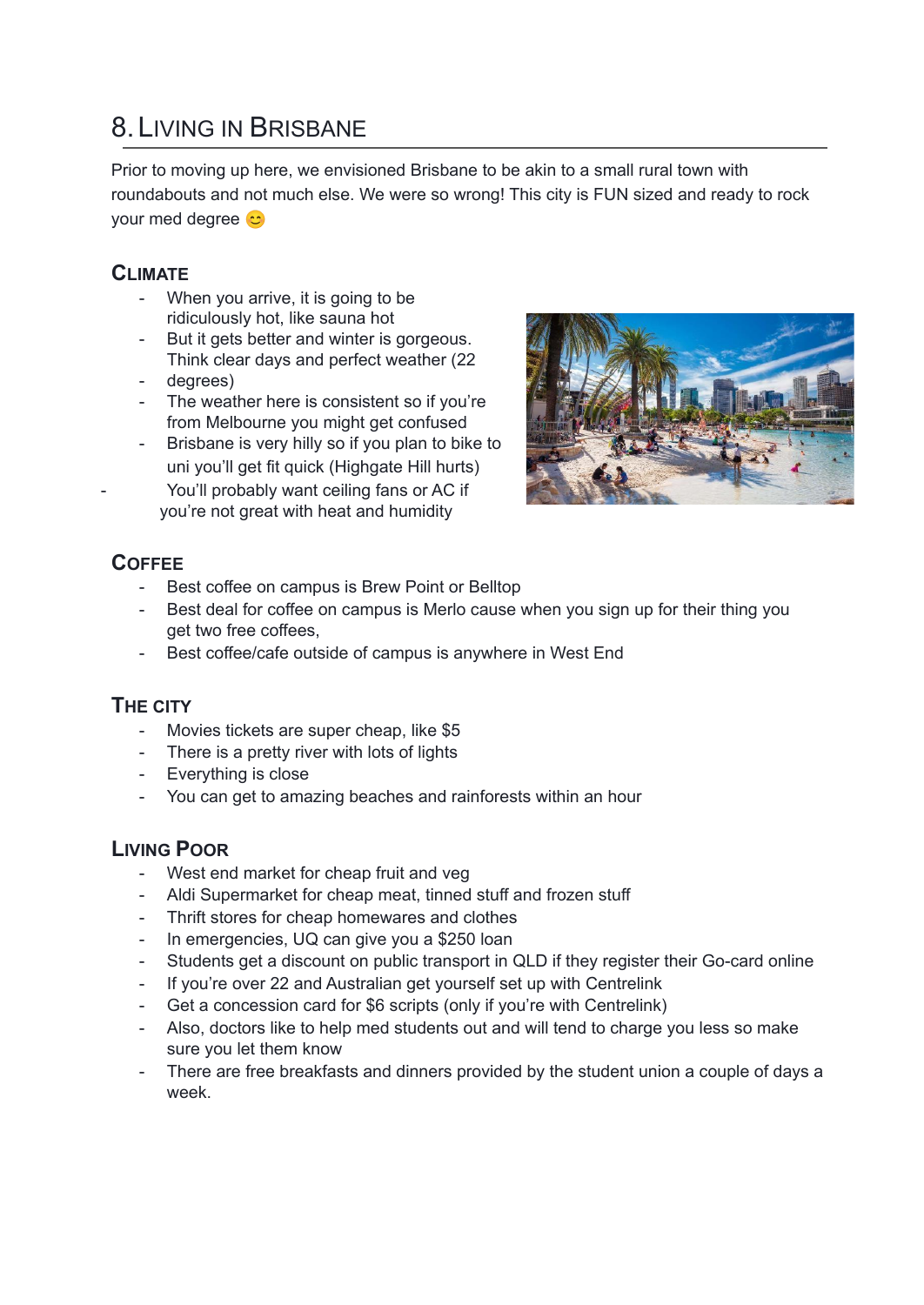# <span id="page-9-0"></span>9.TRANSPORT

Brisbane has a pretty good public transport system, lots of bike paths and is rather small, so you'll be

fine without a car.

#### **BIKE**

- There are bike lockers where you can store your bike, stuff and have a shower
- Access is free, but you need to apply at the same place that you got your ID
- Personal lockers cost about \$20 / semester

#### **BUS**

Toowong/Coronation Drive

- Get a Go Card (the Brisbane public transport card for bus, train and ferry)
- Register your Go Card online to get a 50% student discount and to set up auto top-up so your go card credit never runs out
- If you don't have a go-card (or forget it at home) your only option is to pay fora cash ticket which is more expensive (although if you're at a bus station with ticket machines you might be able to pay on card)
- The 66 bus runs between all the clinical sites and UQ



- Note that bus is by far the most efficient way to get to the clinical sites since parking is not always easy (parking at Mater and PA is particularly hard since they're in the city, but you can find reasonably priced street parking 10 minutes' walk from RBWH)
- Other key buses: 192 from West End, 412 between the city and UQ via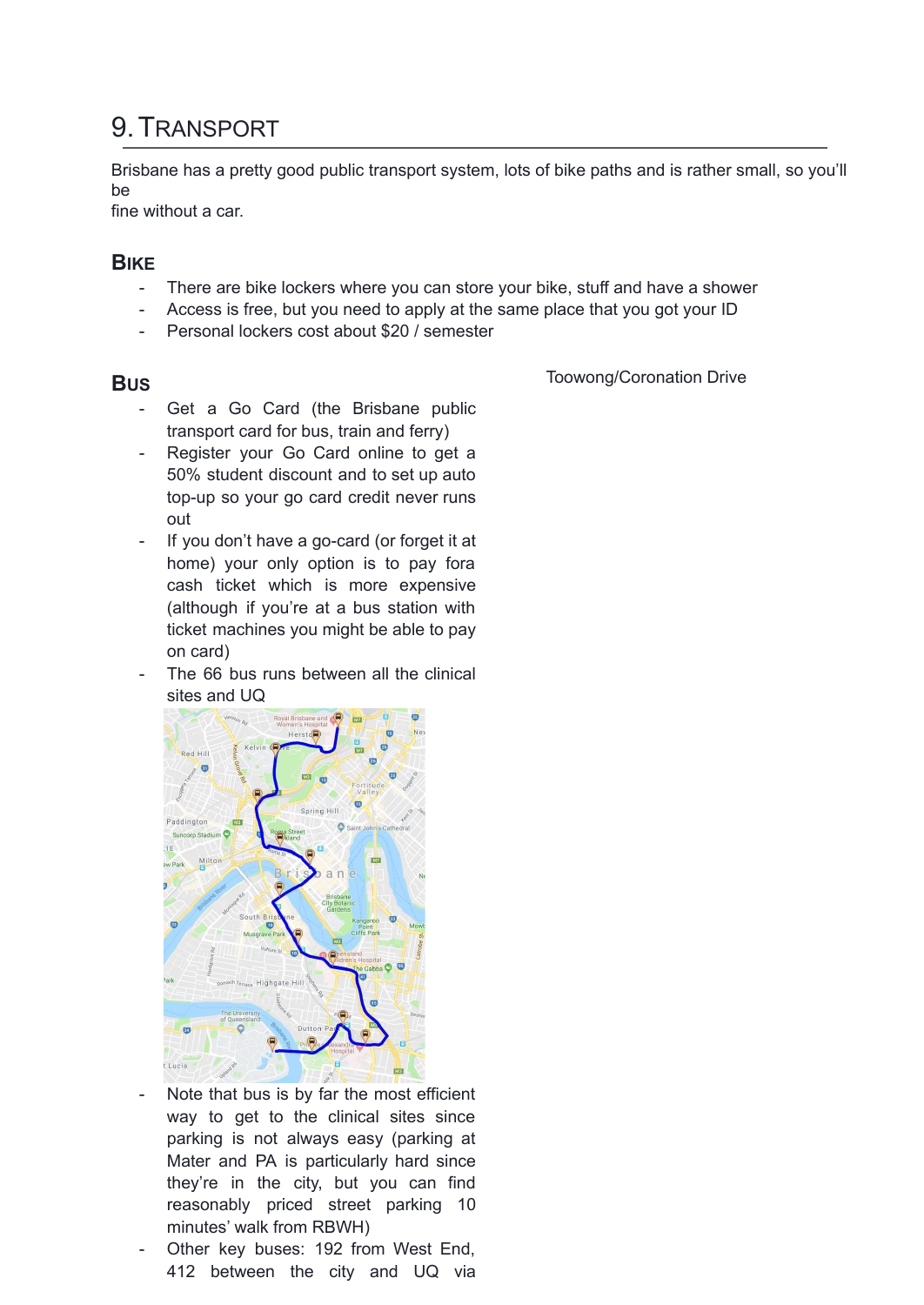#### **CARS AND PARKING**

- Parking lots in UQ are numbered P1, P2… and colour-coded to have different prices. Some carparks are also staff only.
	- o Blue- \$5 all day weekday parking
	- o All other colours are more expensive
- You need to pay for parking via the Cellopark app
- A peer says "My advice for parking is P7 or P9, or P10 undercover area if you want to pay a lil extra to not walk as far. P6 is pretty convenient if you're only going for an hour or so (hourly rates!). Generally, if you want to avoid missing a spot, arrive before 8 (lil earlier if exams) or after 1 (at least in my experience) and download Cellopark
- P11 (Conifer knoll) seems to fill up later (by 9 or so) and is close to advanced eng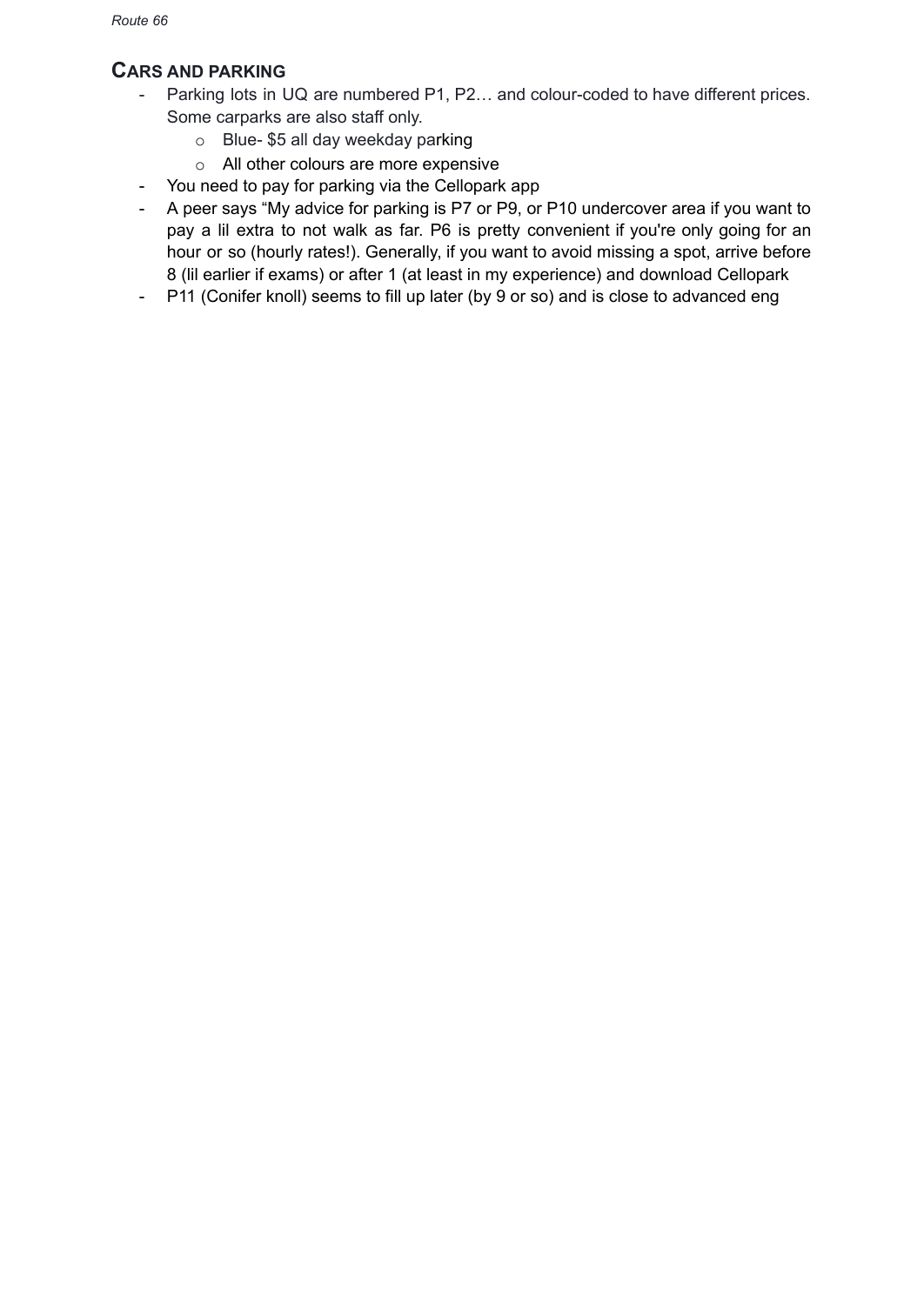# <span id="page-11-0"></span>10.FACEBOOK GROUPS

<https://www.facebook.com/groups/UQMSMarketplace/>

- A UQ med society controlled FB group for buying and selling anything
- Good for cheap homewares, finding med roommates and

textbooks

[https://www.facebook.com/groups/126407587998779/?ref=bookmark](https://www.facebook.com/groups/126407587998779/?ref=bookmarks) [s](https://www.facebook.com/groups/126407587998779/?ref=bookmarks)

- A group dedicated to the ducks that chill outside of your lecture

theatre <https://www.facebook.com/UQMedicalSociety/>

- The FB group for UQ Med Students from all year levels (i.e. Where all the juicy event pictures are posted)

https://www.facebook.com/groups/618022915999834

The UQ MD Class of 2025 FB page! If you're not in this group yet, what are you doing?

https://www.facebook.com/CBLposting

- The superior UQmed meme group

# <span id="page-11-1"></span>11. MEDICAL

- There is a clinic on campus that bulk bills and where you can use your international medical insurance
- A dentist on campus will do check-ups for \$30 (all students)
- You can access up to 6 counselling sessions per year through the uni (all students)
- If you have a disability, health or mental health condition you can get an access plan created to help with deadlines or exam conditions etc.
- More info in section 16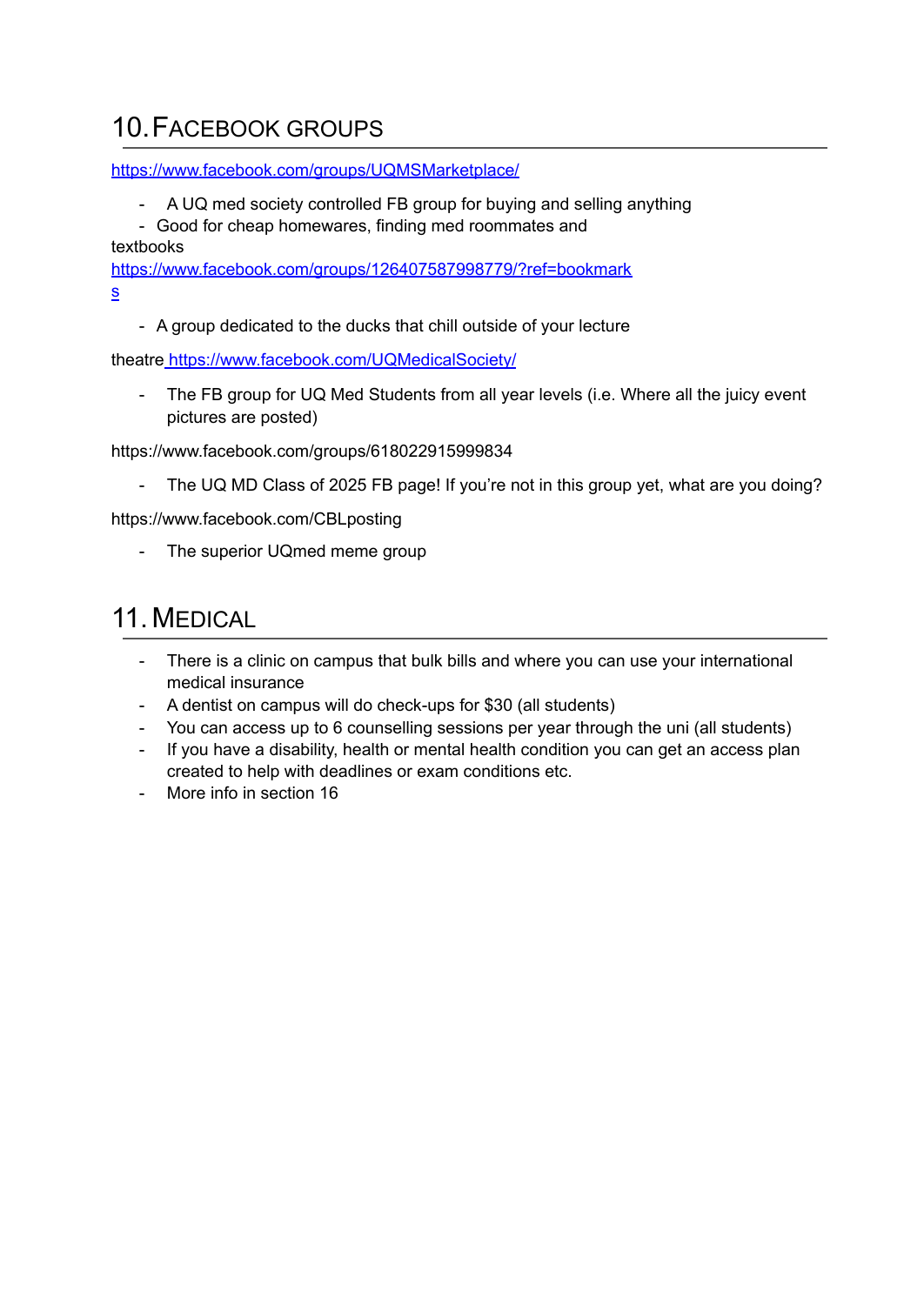# <span id="page-12-0"></span>12.RESOURCES FOR YOUR COURSES

Pro tip: If you're ever trying to find a book, your best bet is to ask an Ochsner student.

#### **STUDYING MED**

Figuring out a strategy for studying will be one of your first adventures. Luckily, there is no perfect or one way to study med… which is cool because it gives you the artistic freedom to literally do whatever you want and no one can question it.

My (Jayde's) strategy was to

- 1. Go to the lectures and classes, annotating slides on OneNote
- 2. Summarise the notes merging them with Pathoma and leaving out the obvious stuff / things that I already know (please don't try re-write notes word for word)
- 3. Use Aaron's anatomy Anki EVERY DAY (I don't know who this guy is but he is a saint)

NB: Anki is your new deity – she's a spaced repetition flashcard program who drills information into your third eye. Download Anki at <https://apps.ankiweb.net/> and collect decks from your friends in year 2.

#### **SUBJECTS**

This year you will have 4 subjects, but as you will soon find out they are not weighted equally…

1. *Clinical Practice*: Where you learn to examine patients and take histories, ~10% of your time

2. *Clinical science*: Where you learn about all of the medical theory; I'm talking anatomy, pharmacology, physiology, pathology etc. This subject will account for 80% of your time.

- 3. *Ethics*: Self-explanatory, super easy and will take up 5% of your time.
- 4. *Health, society and research*: Public health, super easy, will take up 5% of your time.



#### *CLINICAL SCIENCE*

- Clin sci is a mother f\*\*ker but she can be defeated
- There are a bunch of -ologies taught in a nonsensical order designed to give you a severe panic attack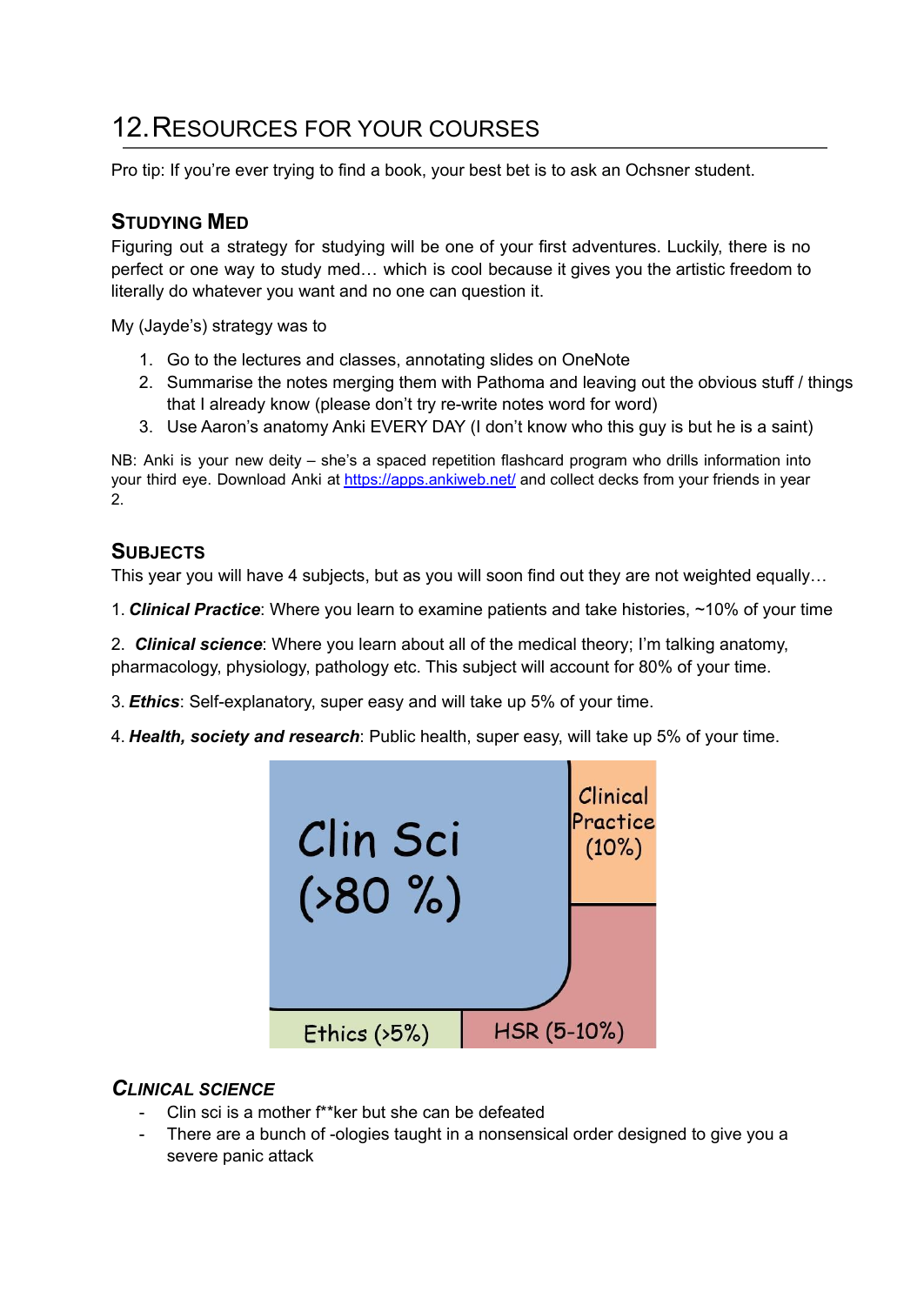- The best way to deal with it is to accept that FOM has a very niche perception of order and go with it

#### **ANATOMY PRAC CLASSES**

As part of Clinical Science (the biggest of the four subjects/courses you take each semester), you'll have roughly one Anatomy Prac Class per week.

For each prac you get about 30 pages of long-winded, detailed notes, and the idea is to identify the things in the notes on real-life specimens in class (a weekly things-to-spot checklist is also provided to simplify the process).

The following anatomy resources have saved the grades of many med students:

Aaron's Anatomy Anki Deck

[https://drive.google.com/drive/folders/0B56c1jnuh2Y8TkxGTTVqRE](https://drive.google.com/drive/folders/0B56c1jnuh2Y8TkxGTTVqREdFY28) [dFY28](https://drive.google.com/drive/folders/0B56c1jnuh2Y8TkxGTTVqREdFY28)

- THESE WILL SAVE YOUR LIFE, CLEAR YOUR SKIN AND FIX YOUR BROWS
- Comprehensive digital flashcards for each anatomy prac

#### Acland's Video Atlas of Human Anatomy

- "The only reason I passed our practical anatomy exams in first year" a peer
- Breaks all of human anatomy down into a series of 3 minute videos
- See stuff super clearly on real cadavers (sometimes hard to do in pracs)
- Accessible for free through the UQ library at this link: [https://aclandanatomy](https://aclandanatomy-com.ezproxy.library.uq.edu.au/)[com.ezproxy.library.uq.edu.au/](https://aclandanatomy-com.ezproxy.library.uq.edu.au/)

#### **RADIOGRAPHIC ANATOMY**

This program will help orientate you… <http://www.imagingpathways.health.wa.gov.au/flash/CTCAAxial.html>

#### **PATHOLOGY**

As part of the "Clinical Science" subject/course you take each semester, you'll have a Pathology tutorial either online or at your clinical site roughly every two weeks.

- Focus on the tutorials and the pots. If there isn't a pot (a plastic thing with an organ in it) they're probably not going to ask an image-based question about the disease.
- If they mention a disease know the inheritance pattern/genes involved
- Suja is a QUEEN take what she says as gospel for your path revision

#### **Books**

Pathoma!!! (Textbook with videos)

- Has answers to 95% of the ridiculous MCQs
- Basically, all the important stuff from

#### Robbins

Robbins (Textbook)

- Great if you identify with Hermione (like to read HEAPS)
- It can be a pain to read, but many path tutorials follow it closely

#### How to do well?

Literally memorise and get familiar with every single pot. They will almost only ever test you on pots that have been presented in the tutorials (so basically anything on the tutorial sheet or the pot of the week)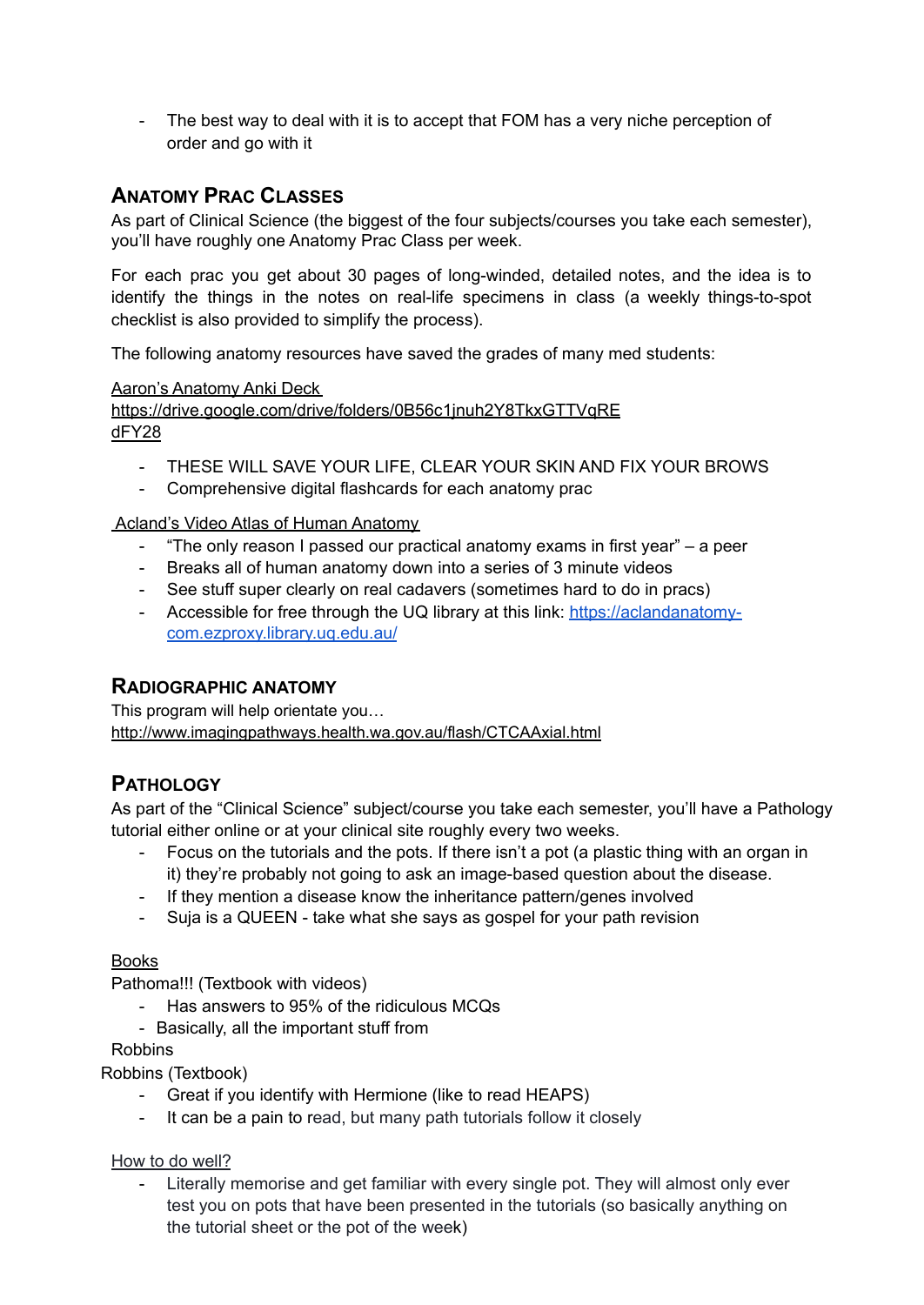

#### **EMBRYOLOGY**

- A peer says "make a note on embryology if you have difficulty remembering some portion of anatomy. I found learning some relevant embryology before going back over the anatomy make me remember it"
- Note the lectures for this are INSANE, but they only ever really test the basics

#### Helpful videos:

For Gut Development: [https://aclandanatomy](https://aclandanatomy-com.ezproxy.library.uq.edu.au/MultimediaPlayer.aspx?multimediaId=10528611)[com.ezproxy.library.uq.edu.au/MultimediaPlayer.aspx?multimediaId=1052](https://aclandanatomy-com.ezproxy.library.uq.edu.au/MultimediaPlayer.aspx?multimediaId=10528611) [8611](https://aclandanatomy-com.ezproxy.library.uq.edu.au/MultimediaPlayer.aspx?multimediaId=10528611)

For Heart Development: <https://www.youtube.com/watch?v=5DIUk9IXUaI&t=2s>

#### **PHARMACOLOGY**

- A peer says 'make a table of MOA, class, AEs & (contra-)indications which I found handy  $\mathbf{C}$ 

effort, but worth it'

A peer says 'writing down the name of every drug I came across this year and listing it in a drug directory word doc took 2 seconds and it was a super helpful reference'

#### **HISTOLOGY**

- Do the online quizzes until you get 100% on every single one
- The questions tend to all come from there
- A peer says 'I found I learned more from watching random YouTube histology videos than I ever did from attending histo pracs'

#### **CBL (CASE BASED LEARNING )**

CBL is where you become one with House and live out your childhood dream of solving medical mysteries (i.e. you work through a fake doctor-patient scenario or a "case".

- You are presented with a fictional scenario where someone comes to you (the DOCTOR) with a medical problem, and you and your CBL buddies work together to find out what it might be
- Then you learn about how to manage the person's treatment and follow their progression till they

recover or die

Each session is complemented by snacks brought by a CBL pal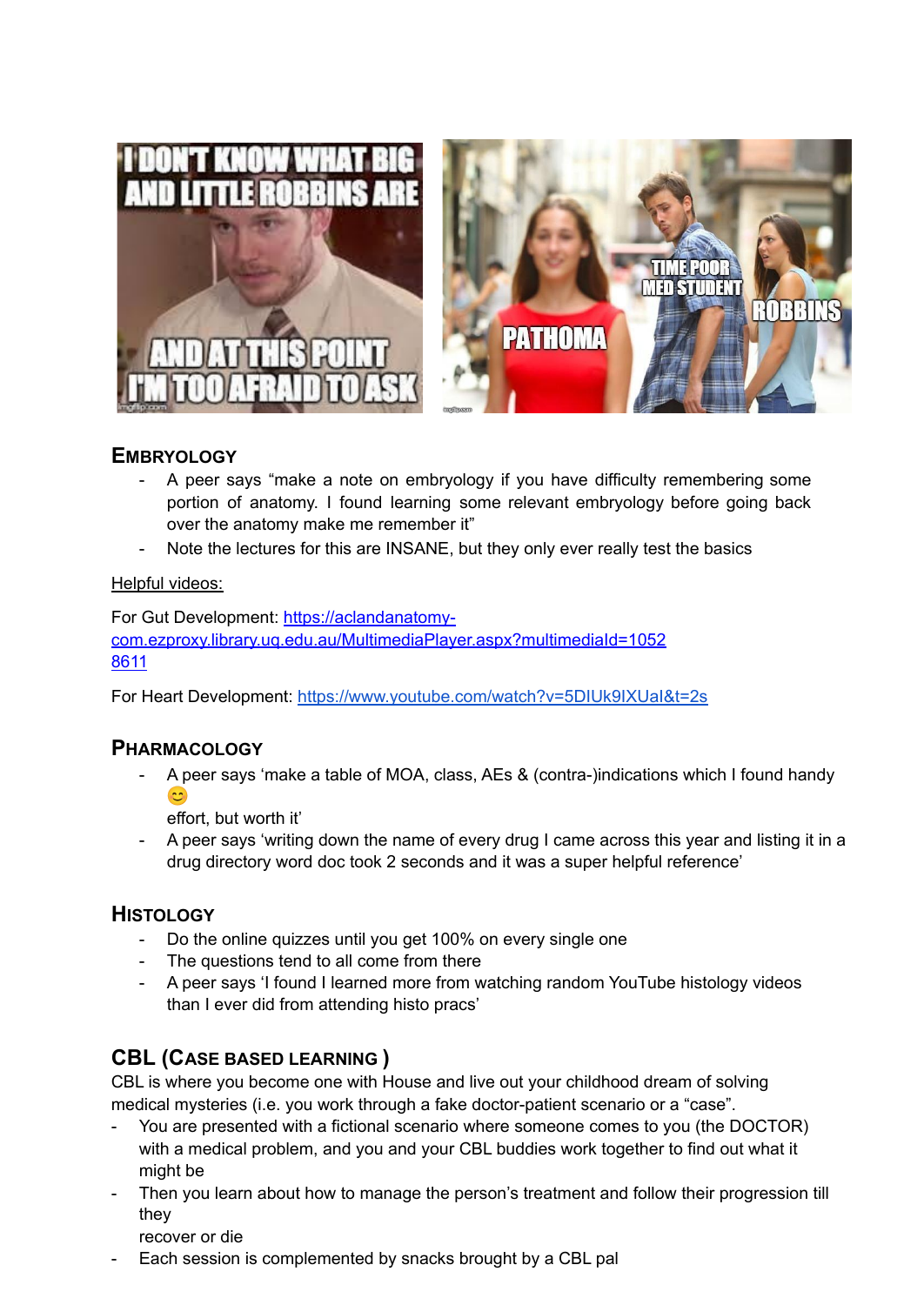

A typical CBL treat

#### **GENERAL CLIN SCI OVERVIEWS**

- First aid for USMLE Step 1 is a great textbook and has system overviews
- There are also 'Kahoot Challenges' run by UQMS that review clinical reasoning within each of the modules that are ridiculously helpful

#### **CLINICAL COACHING**

- Buy the clinical practice handbook sold at orientation (if you miss out, the PDF is online on Blackboard and you can get it printed yourself at UQ Print on Demand, but it'll be slightly pricier)
- Memorise the relevant chapter, learn the marking sheet and watch the video (on blackboard)
- Anything in the clinical coaching handbook is fair game memorise the juice

#### **ETHICS**

- Don't stress, this subject is super easy for anyone with half a moral compass
- the super basic 'principles' can be summarised in several pages
- There is an Anki somewhere
- THE UQMS ETHICS REVIEW AT THE END OF SEMESTER IS AMAZING

#### **HEALTH, SOCIETY AND RESEARCH (HSR)**

- As previously stated this subject is ridiculously easy
- Go to the lectures and do the Anki deck and you will do great

#### **EXAM TIPS**

- Do the past exams and all practice quizzes... FOM loves to recycle  $\odot$
- Go to the UQMS review sessions
- Join a peer tute they'll tell you what to do and remind you that you're doing okay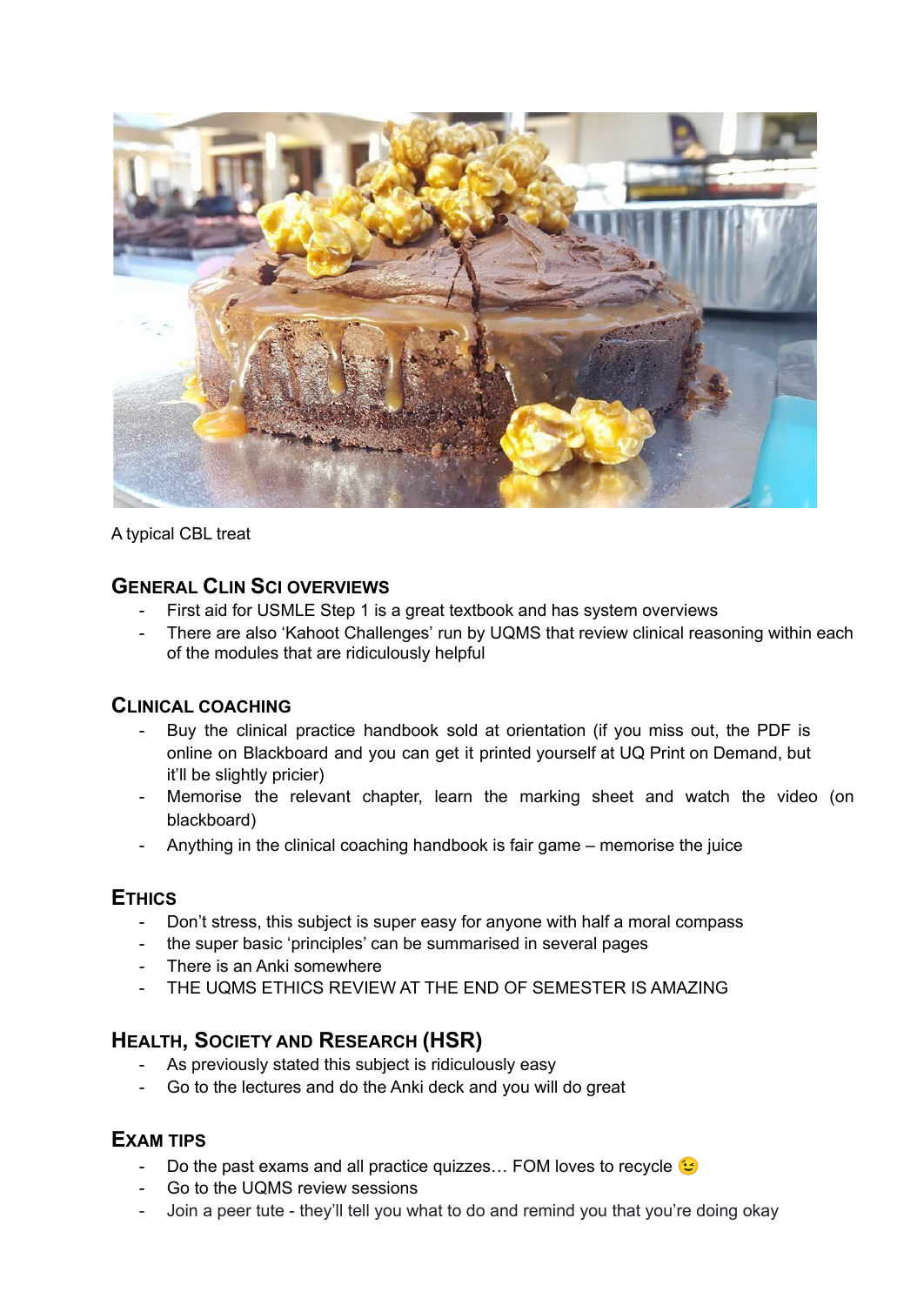# <span id="page-16-0"></span>13.SAFE SPACES ON CAMPUS

#### **UQU WOMEN'S COLLECTIVE: THE WOMEN'S ROOM**

- next to the 24/7 study space at St Lucia which is next to the red room
- welcomes all women, and any trans men and gender and/or sex diverse people

#### **UQU ABILITIES COLLECTIVE: THE ABILITIES ROOM**

- The UQU Abilities Collective is a group for UQ students who identify as having a disability, chronic illness, or mental illness.
- The abilities room is right next to the women's room

#### **THE UQ QUEER COLLECTIVE**

- To the left of the women's room and on the same level
- <http://www.uqu.com.au/uqu-queer-collective>

# <span id="page-16-1"></span>14.SPORT AND FITNESS

#### **SWIM FITNESS CLUB (SUPPORTING WOMEN IN MEDICINE, OPEN TO ALL)**

- **Free weekly** yoga sessions and a running group (All in St Lucia)
- <https://www.facebook.com/groups/1180631315305002/>

#### **MED SPORT TEAMS**

A Great way to get fit, meet other med students, and play in teams that are sensitive to busy times in med school! All teams are open to all ages, genders and abilities and often welcome non-med pals.

The Pitch Doctors - UQ Med Cricket

- Matches run throughout the [winter](https://www.facebook.com/UQMedicalSociety/inbox/?mailbox_id=208137235957604&selected_item_id=1597917288) season (May to [August](https://www.facebook.com/UQMedicalSociety/inbox/?mailbox_id=208137235957604&selected_item_id=1597917288)) and training runs fortnightly from the start of the year
- <https://www.facebook.com/groups/pitchdoctorscc/>

#### UQ Med XV Rugby

- Relaxed and social, with players of all abilities
- Join the FB group at: <https://www.facebook.com/groups/831772343536785/>

Herston Hatchets- UQ Med Soccer Team

- One team, tryouts and social days early in the year
- Website: <https://herstonhatchets.com/>
- FB page: <https://www.facebook.com/herstonhatchets/>

Med Touch

- Open to all! Grab some mates and put a team together :)
- FB page: <https://www.facebook.com/uqmedtouch/>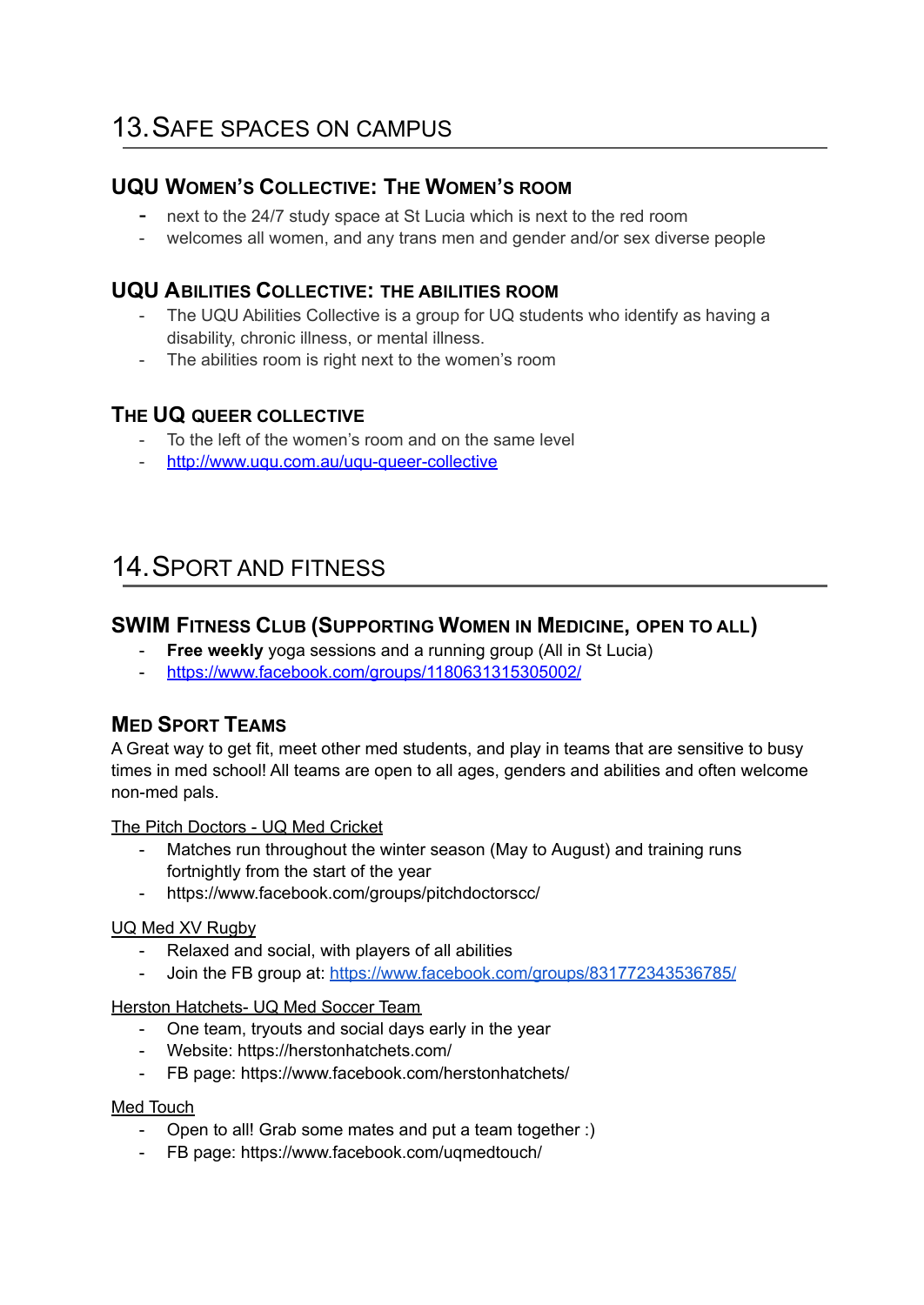#### **UQ SPORT**

Note: because med's timetable is different, you might miss out on some sporting events such as UniGames - a one-week inter-uni sports competition held during the normal university mid-semester break in Semester 2.

There's also heaps of social sports, classes, a gym and

a pool. Find your sport here: <https://uqsport.com.au/>

#### UQ Interfaculty Competitions (UQIC)

UQIC runs inter-faculty sports competitions for Rugby Union, Touch Rugby League, Netball, Seven-a- side Soccer and Basketball.

Anyone can put together a med team (or multiple teams!) No tryouts needed - just grab some mates or recruit via the UQMS FB pages!

Website:

[http://www.uqic.com.au/?fbclid=IwAR1Uh0SE0VAb6uHmcKpaMamHSkk6pT3qvYr7kfOknkA](http://www.uqic.com.au/?fbclid=IwAR1Uh0SE0VAb6uHmcKpaMamHSkk6pT3qvYr7kfOknkA0QV1mhIij35DzFgg) [0QV1mh](http://www.uqic.com.au/?fbclid=IwAR1Uh0SE0VAb6uHmcKpaMamHSkk6pT3qvYr7kfOknkA0QV1mhIij35DzFgg) [Iij35DzFgg](http://www.uqic.com.au/?fbclid=IwAR1Uh0SE0VAb6uHmcKpaMamHSkk6pT3qvYr7kfOknkA0QV1mhIij35DzFgg)

FB page: [https://www.facebook.com/theUQIC/?ref=br\\_tf&epa=SEARCH\\_BOX](https://www.facebook.com/theUQIC/?ref=br_tf&epa=SEARCH_BOX)

#### **GYMS**

- Look around before committing. If you tell a gym that you're looking around, they're 95% more likely to bargain down the starting price
- Check if you can pause your membership over the holidays

#### **DEA GROUP HIKES (DOCTORS FOR THE ENVIRONMENT)**

- Another med-affiliated student society Keep an eye out for their organised group hikes!
- FB page: <https://www.facebook.com/groups/142498392582158/>

#### **ROCK CLIMBING**

- Very popular here's a FB group of UQ med students obsessed with it[!](https://www.facebook.com/groups/1823525964346538/) <https://www.facebook.com/groups/1823525964346538/>
- Popular Bouldering place they use is called Urban climb <https://www.urbanclimb.com.au/westend/>

# <span id="page-17-0"></span>15. LGBTQIA2S+ LIFE

UQ is very queer friendly and progressive and there are great support systems in place.

#### **RAINBOW MED**

- The queer advocates/queer support network of the UQ Medical Society!
- Social: they hold regular informal catchups to keep in touch with the queer medical community, as well as bigger events like the Welcome Back Picnic and the Red Party drag night fundraiser with TIME!
- Academic: they organise educational events to fill the gaps in medical curricula and make sure we're all providing the safest care possible for our LGBTQIA+ patients.
- Advocacy: they liaise with the Faculty of Medicine to ensure course content is as up-to-date and safe as possible, and resolve any issues that students identify with content or staff. If you experience or identify any problems while at UQ and you'd like Rainbow Med to help you out or talk things through, contact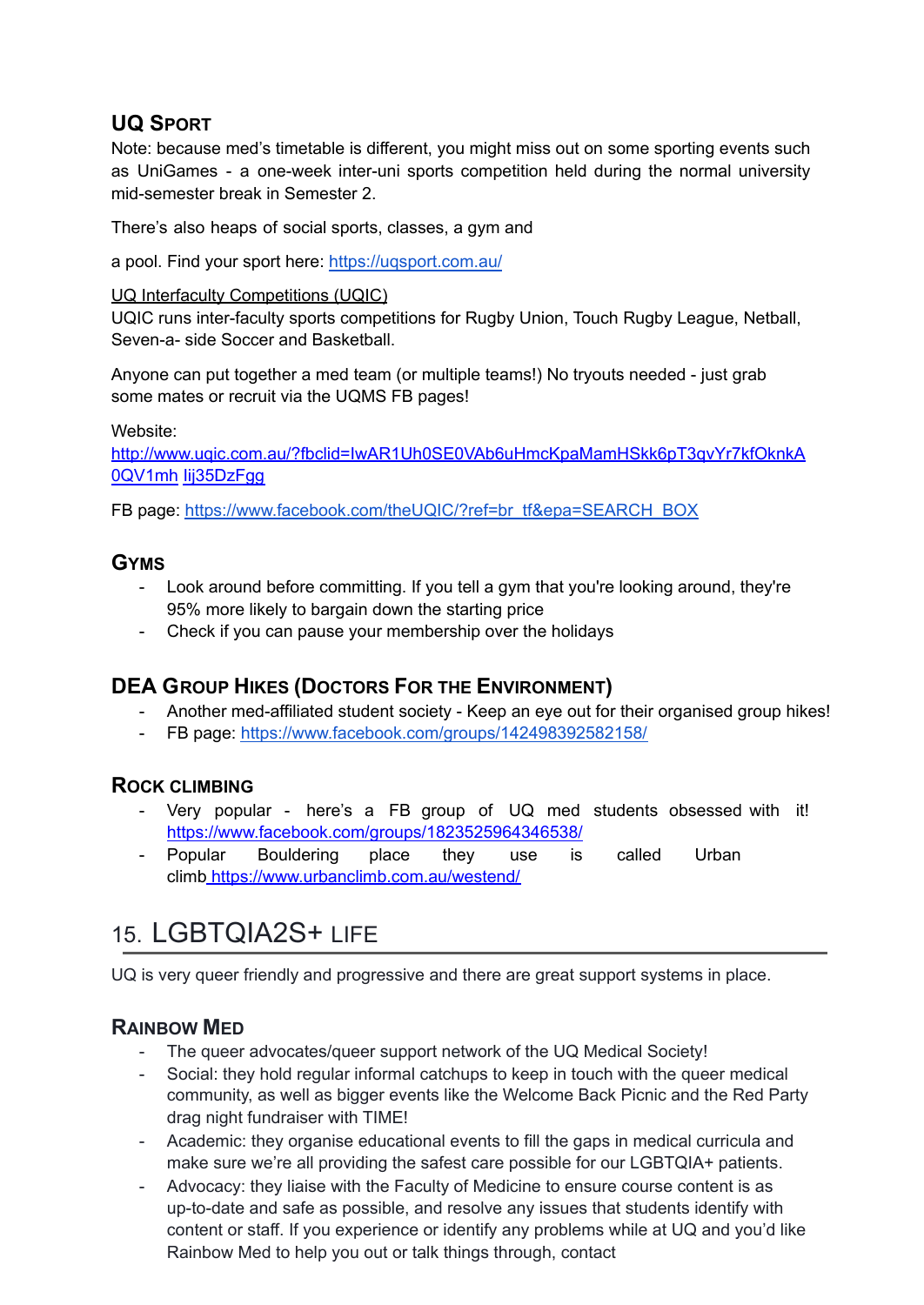rainbowmed.advocacy@uqms.org!

- To get in touch, come find Rainbow Med during Orientation Week or look them up on Facebook!

There's also a secret Facebook group for LGBTQIA2S+ identifying medical students you can join by emailing [rainbowmed.chair@uqms.org](mailto:rainbowmed.chair@uqms.org)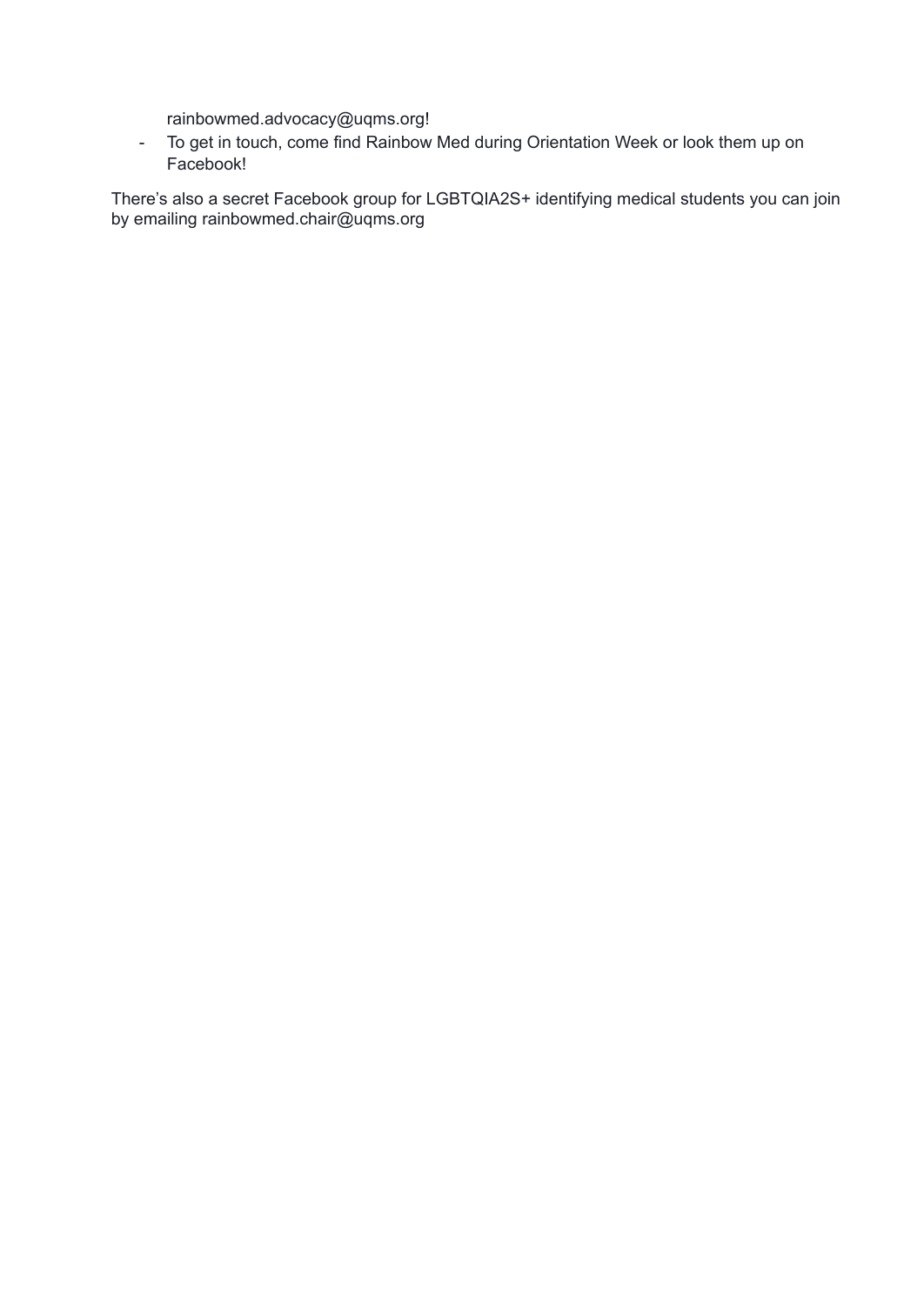# <span id="page-19-0"></span>16.ACCESS COUNSELLING AND SUPPORT HERE

*Big thanks to UQMind for this section!*

Seeking help is just a way of expanding on your strengths, to help you to reach your true potential!

#### **24/7 HELPLINE - QLD DOCTORS' HEALTH PROGRAM (QDHP)**

24/7 free and confidential helpline for doctors' and medical students facing difficulties. The advice is often in relation to stress and mental health difficulties, alcohol and substance problems, personal or financial crises. This phone line is staffed by experienced volunteer GPs. More information is available at: <http://dhasq.org.au/seekinghelp.php>

PHONE: +61 7 3833 4352

#### **GET A GP - DHASQ 'DOCS-4-STUDENTS'**

The QDHP have recruited GPs with a special interest and additional training in the realm of medical student mental health who have kindly offered their time to support YOU. To make use of this fantastic initiative, visit [http://dhasq.org.au](http://dhasq.org.au/) and under the 'Docs-4-Students' tab, use the username "uqms" and password "2018uqms".

#### **BULK-BILLING PSYCHIATRISTS**

UQ Mind has prepared a comprehensive list of psychiatrists who are willing to bulk-bill medical students! Make sure to ask whether they require a referral or will accept a private booking, and make sure to double check they are fine to bulk-bill! Follow this link and scroll down to the bottom: <http://uqmind.org/help-for-you/>

#### **UQ STUDENT SERVICES**

#### **Medical Student Support Team (MSS)**

You can book a confidential appointment with the Medical Student Support team by emailing [med.mss@uq.edu.au.](mailto:med.mss@uq.edu.au) The Medical Student Support team run workshops, provide pastoral support, can help organise disability support and disability plans, learning support, and can facilitate a referral into UQ Central Support Services. Face-to-face, telephone and Skype appointments available!

#### **Counselling**

Student Services have a range of programs and counselling services to help improve your overall wellbeing and help with the issues that are important to you - like studies, relationships, stress management and any mental health issues. Students can access SIX FREE COUNSELLING SESSIONS per year. Face-to-face, telephone and Skype appointments available!

#### **Disability Services**

There is a Disability Advisor available for appointments to support students with a disability, illness, injury or mental health condition. The Disability Advisor can help you to develop a Student Access Plan to consider your specific needs and organize appropriate arrangements.

#### **Learning Advisors**

Learning Advisors can help you get the most out of your studies, tackle assignments and prepare well for exams. If you're struggling with study, exams, assignments or even your HDR thesis, they can help.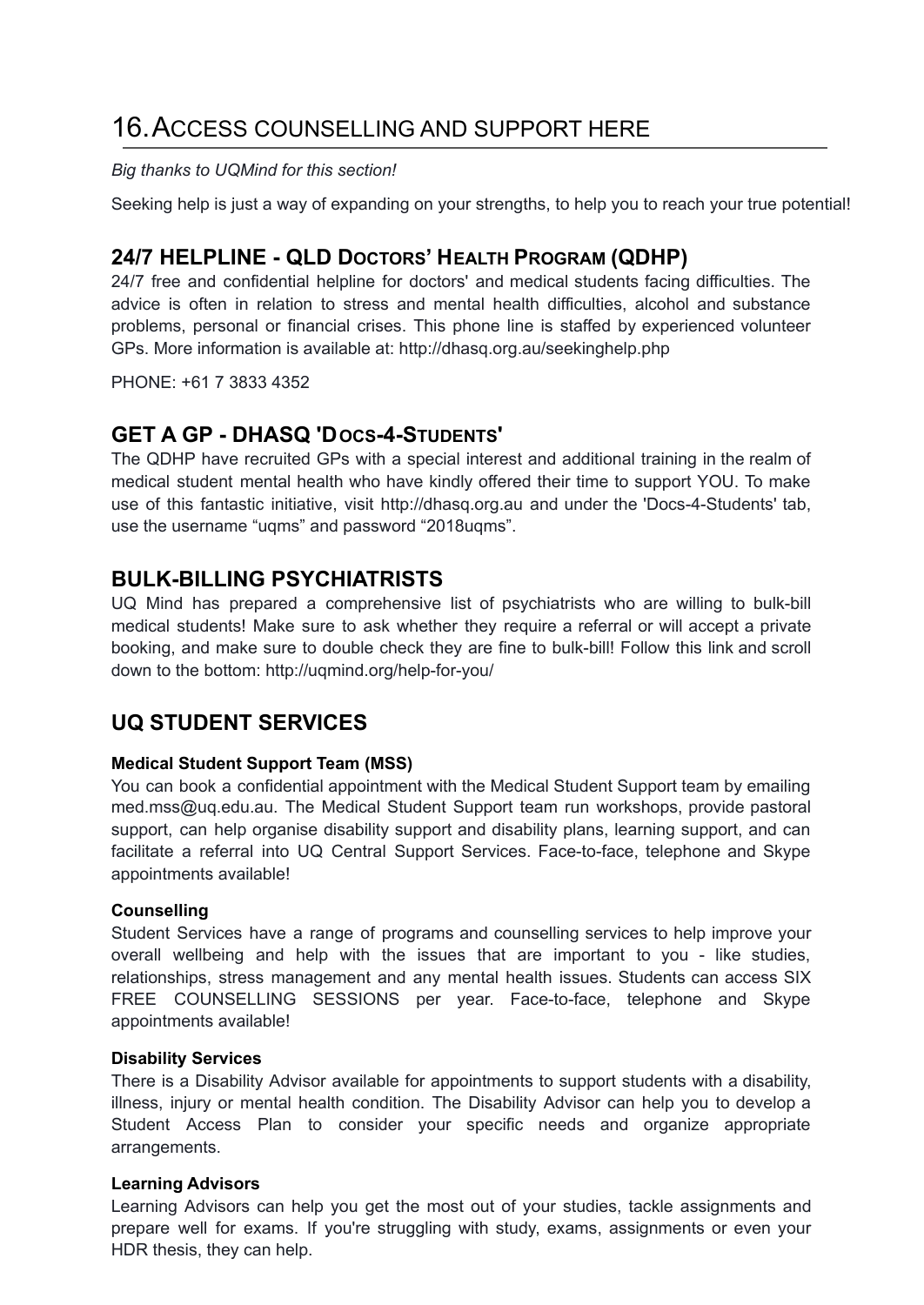You can book a 1-hour learning consultation at any time throughout the year. Available for appointments at St Lucia, and at Herston on Tuesdays between 8:00-16:00. (Please note they do not offer a proof-reading service.)

#### **BOOK AN APPOINTMENT ONLINE**

[quickest and easiest - requires you to fill out some short surveys] <http://www.uq.edu.au/student-> services/counselling-services

EMAIL [med.mss@uq.edu.au](mailto:med.mss@uq.edu.au) OR [ssherston@uq.edu.au](mailto:ssherston@uq.edu.au) OR [ss@uq.edu.au](mailto:ss@uq.edu.au)

CALL Student Services at St Lucia (07) 3365 1704 and say you are a med student and want an appointment at Herston or St Lucia.

Student Services at Herston are on level 5, UQ Oral Health Centre - Student Lounge, check in at reception. For more information on services and workshops /events please check out the website at [http://www.uq.edu.au/student-services/.](http://www.uq.edu.au/student-services/)

#### **OTHER SUPPORT**

You can find out about further support services, like the UQ Psychology Clinic, in the "help for me" section of our website: <http://uqmind.org/help-for-you/>

#### **FEELING OVERWHELMED OR SUICIDAL?**

If you are feeling like you're unable to cope or you're having thoughts about suicide, please consider accessing some of these 24/7 resources:

Lifeline ph: 13 11 14 or chat online at

https://bit.ly/2wiJS6b BeyondNow safety planning

resource: https://bit.ly/2D3d0O1 Salvocare Line ph: 1300

363 622

KidsHelpline (available for people aged 5-25) ph: 1800 551 800 or chat online at https://bit.ly/2HWXIwp

MensLine ph: 1300 78 99 78

If you feel as though you are in immediate danger, please contact emergency services on 000